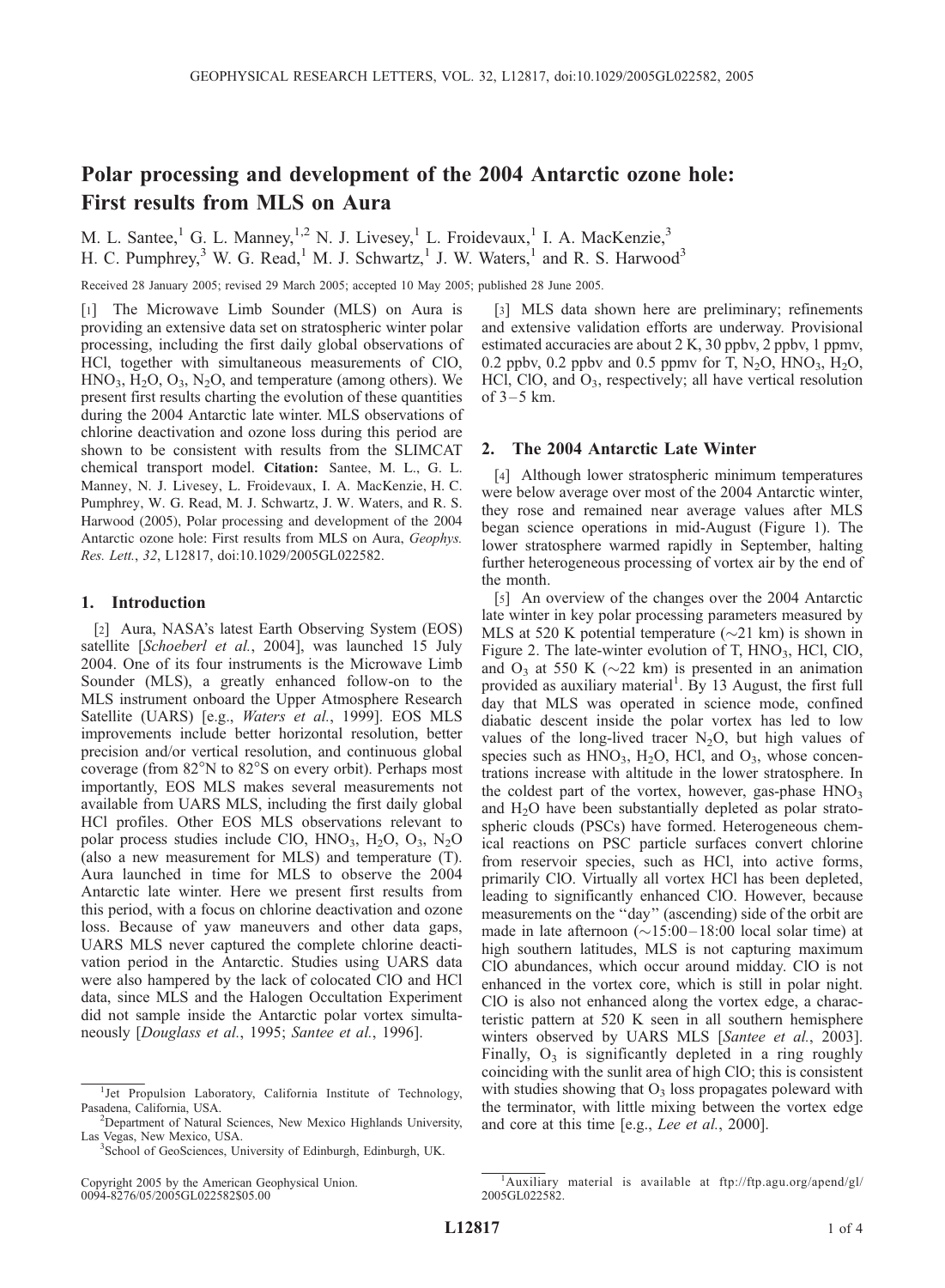

Figure 1. 50 hPa minimum temperatures poleward of 40S from the National Centers for Environmental Prediction/Climate Prediction Center analyses during the 2004 Antarctic winter (black line). Grey shading shows the range over 1979–2003, with the white line the average. Horizontal lines denote approximate thresholds for polar stratospheric clouds.

[6] The region cold enough for PSCs has shrunk substantially by 6 September, and  $HNO<sub>3</sub>$  and  $H<sub>2</sub>O$  have partially recovered. Some PSCs may have evaporated and returned  $HNO<sub>3</sub>$  and  $H<sub>2</sub>O$  to the gas phase; continuing descent also contributes to the observed increases. HCl remains very low throughout the vortex, and ClO has increased in the vortex core with exposure to daylight. Ozone depletion has progressed, since mixing ratios have decreased despite replenishment by descent. By 12 days later, on 18 September, chlorine partitioning has changed considerably: HCl has started to recover over most of the vortex, and ClO is much less enhanced.

[7] The decrease in  $N_2O$  along the vortex edge by 1 October is attributable to continuing descent in this region [e.g., Manney et al., 1994]. Even though temperatures have risen above PSC thresholds,  $HNO<sub>3</sub>$  remains depleted (and does not recover substantially as long as the lower stratospheric vortex stays intact), implying the occurrence of denitrification. No signature of widespread dehydration is seen at this level. Similar differences in the springtime distributions of  $HNO<sub>3</sub>$  and  $H<sub>2</sub>O$  have been observed previously [e.g., Manney et al., 1999]. Moreover, measurements from Polar Ozone and Aerosol Measurement III also indicate atypically large stratospheric  $H_2O$  abundances during this winter (G. Nedoluha, personal communication, 2004). Lastly, chlorine has been almost completely deactivated, with only a hint of enhanced ClO, and large HCl mixing ratios throughout the vortex.

[8] The vertical extent of polar processing is shown in Figure 3. On 6 September, during the time of peak chlorine activation, almost no HCl remains inside the vortex below  $\sim$  600 K. Very good correspondence is seen in the vertical extent of depleted HCl and enhanced ClO. Depletion in gasphase  $HNO<sub>3</sub>$  (not shown), indicating PSC activity, extends over a similar vertical range. That ClO enhancement more completely fills the vortex at lower altitudes is consistent with behavior seen in UARS MLS ClO data [Santee et al., 2003]. The dip in  $O_3$  contours across the vortex edge in the lower stratosphere arises in part because in the southern hemisphere descent is strongest in this region [e.g., *Manney* et al., 1994, 1999]. By 1 October HCl has recovered, nearly



Figure 2. Maps of MLS T, N<sub>2</sub>O, HNO<sub>3</sub>, H<sub>2</sub>O, HCl, ClO, and  $O_3$  for selected days during the 2004 Antarctic late winter, interpolated to 520 K using Global Modeling and Assimilation Office Goddard Earth Observing System (GEOS-4) temperatures. Solid white lines show the  $0.5 \times 10^{-4}$  K m<sup>2</sup> kg<sup>-1</sup> s<sup>-1</sup> GEOS-4 potential vorticity (PV) contour, approximating the polar vortex boundary. Only data from the ''day'' (ascending) side of the orbit are shown for ClO; the dashed white circle on ClO maps demarks the edge of daylight.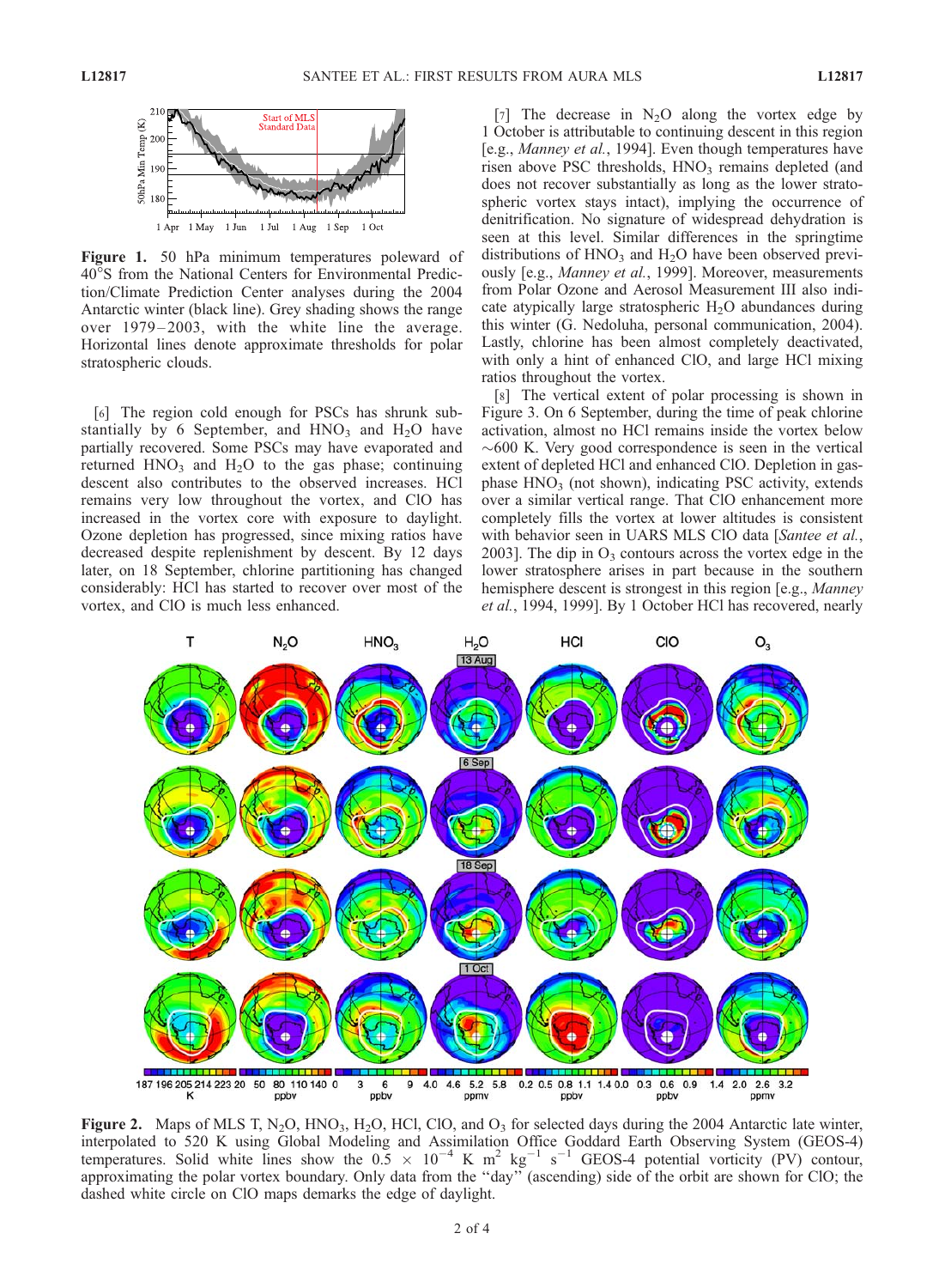

Figure 3. Equivalent latitude (EqL, the latitude enclosing the same area between it and the pole as a given PV contour)/potential temperature cross sections of MLS HCl, ClO, and O3. Only ascending data are used for ClO. A contour of scaled PV [e.g., Manney et al., 1994] outlines the vortex edge (white line).



Figure 4. Changes in MLS HCl, ClO, and  $O_3$  at 520 K over the late-winter period (filled circles). Daily averages were calculated in 5°-wide EqL bands, and values for the initial day were then subtracted. Day-night differences are shown for ClO. Symbols mark days for which retrievals are available; MLS made measurements on most days in this period, but not all have been run through the data processing system. Also shown (solid lines) are results from the SLIMCAT model, sampled at the MLS measurement locations/times.

all ClO has disappeared above 500 K (although weak enhancement persists at lower altitudes), and the ozone hole has developed.

[9] Figure 4 shows changes in MLS HCl, ClO, and  $O_3$  at 520 K over the late-winter period in two equivalent latitude (EqL) bands representing the vortex interior and edge regions. In the vortex interior, ClO continues to increase until early September, reflecting the change in solar zenith angle. In mid-September ClO declines and HCl increases steeply. Rapid ozone loss begins in late August and levels off in early October. In contrast, near the vortex edge ClO is relatively constant in mid-August, decreasing thereafter. HCl recovery starts earlier and is more gradual than at higher EqLs. The timing of the recovery, with almost all active chlorine converted to HCl by mid-October, agrees well with that seen previously in ground-based infrared column measurements [Liu et al., 1992; Kreher et al., 1996]. Ozone loss, which most likely started in this region well before mid-August [e.g., *Lee et al.*, 2000], appears to be less severe than that in the vortex interior, although it is also being compensated to a greater extent here by stronger descent [e.g., Manney et al., 1994, 1995].



Figure 5. Time series of MLS HCl, ClO, and  $O_3$  versus EqL at 520 K. Only ascending data are used for ClO. To fill in data gaps, Kalman smoothing has been applied to the daily averages; paler colors denote regions where the estimated precision of the interpolated values is poor [see, e.g., Santee et al., 2003]. A PV contour (white line) demarks the vortex edge.